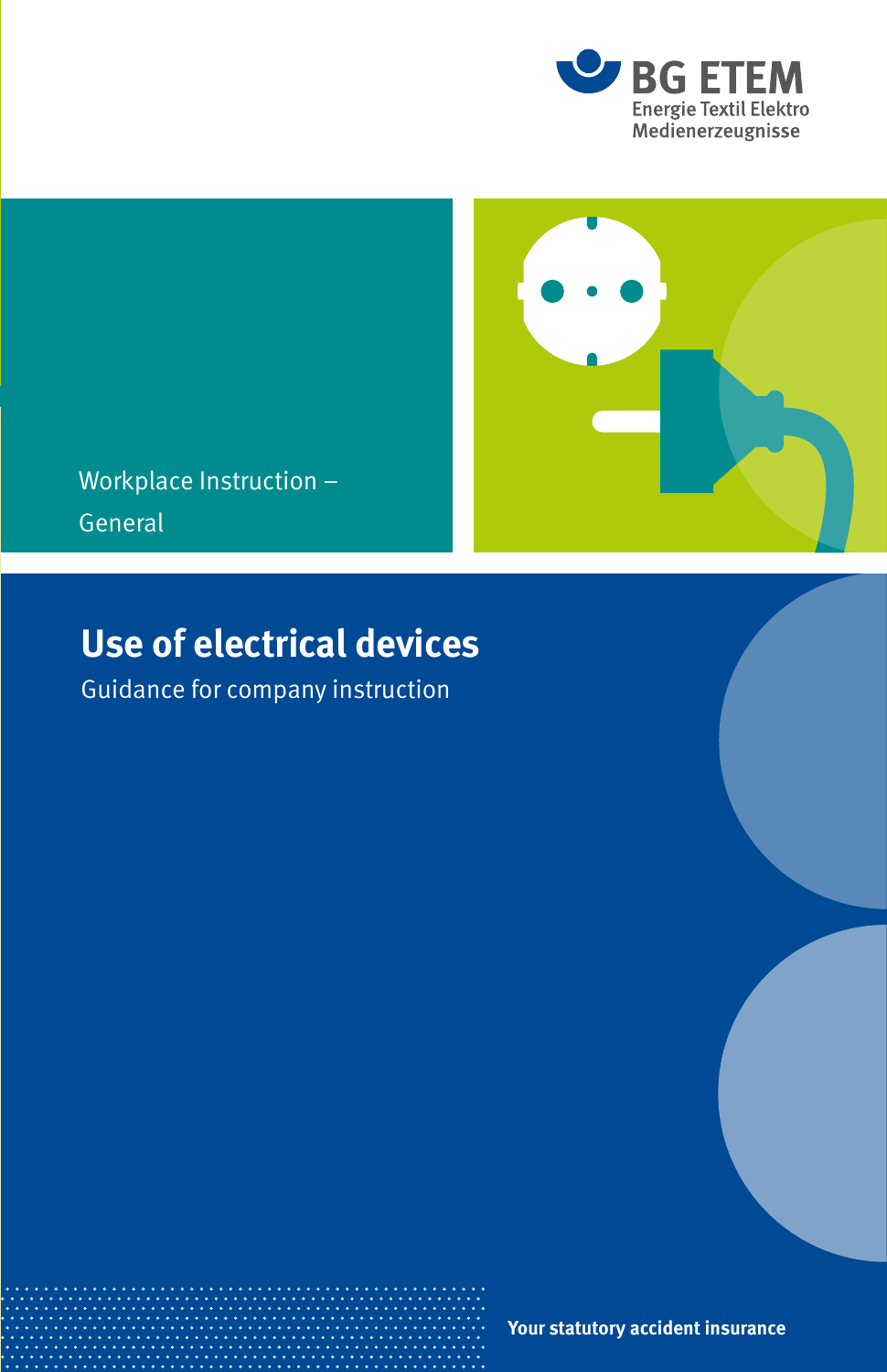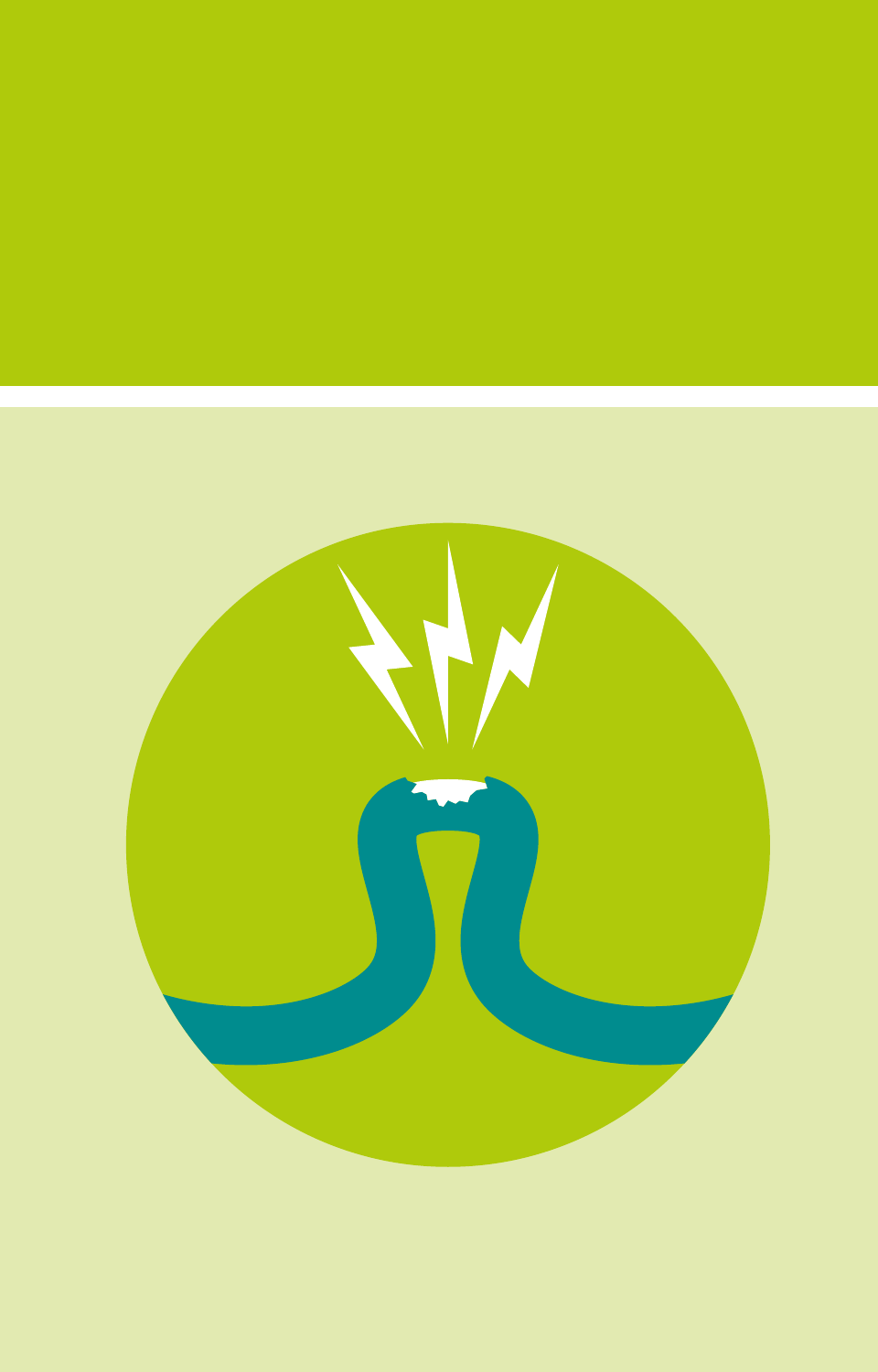# **Electric current – possible effects and prevention of accidents**

## **Facts**

Electric current flows through every object that is connected to an electrical power source (e.g. socket, but also flat battery). If this current flows through the human

body, the consequences may be life threatening. Dangers are caused both directly by the current and also by secondary effects (e.g. defensive or startle reactions).

# **When is an electrical hazard assumed (limit values)?**

- When the voltage at frequencies up to 500Hz exceeds 25V (AC voltage) or 60V (DC voltage)
- When the current caused by the voltage exceeds 3mA effective for AC voltage or 12mA for DC voltage
- When the electrical discharge energy exceeds 350mJ



Warning: Electricity hazard

# **What accidents can be caused by an electric current?**

#### **Arc fault**

An arc occurs in the event of a fault and is usually caused by an unintended contact between two electrical conductors (shortcircuit). The current flowing between these conductors is called short-circuit current. What are the possible consequences?

- Acoustic effects, e.g. acoustic trauma due to excessive noise
- Thermal effects burns, fire, pressure waves, melting of metal, etc.
- Ey injuries, e.g. blinding of the eyes or electro-ophthalmia
- Lung injuries due to inhaling hot gases

#### **Electric current passing through a human body**

When an electric current passes through the body, the person becomes part of the electrical circuit. The resulting danger depends on the following factors:

- Intensity of the current
- Voltage
- Duration of the current flow
- Path of the current passing through the body
- Body transfer resistance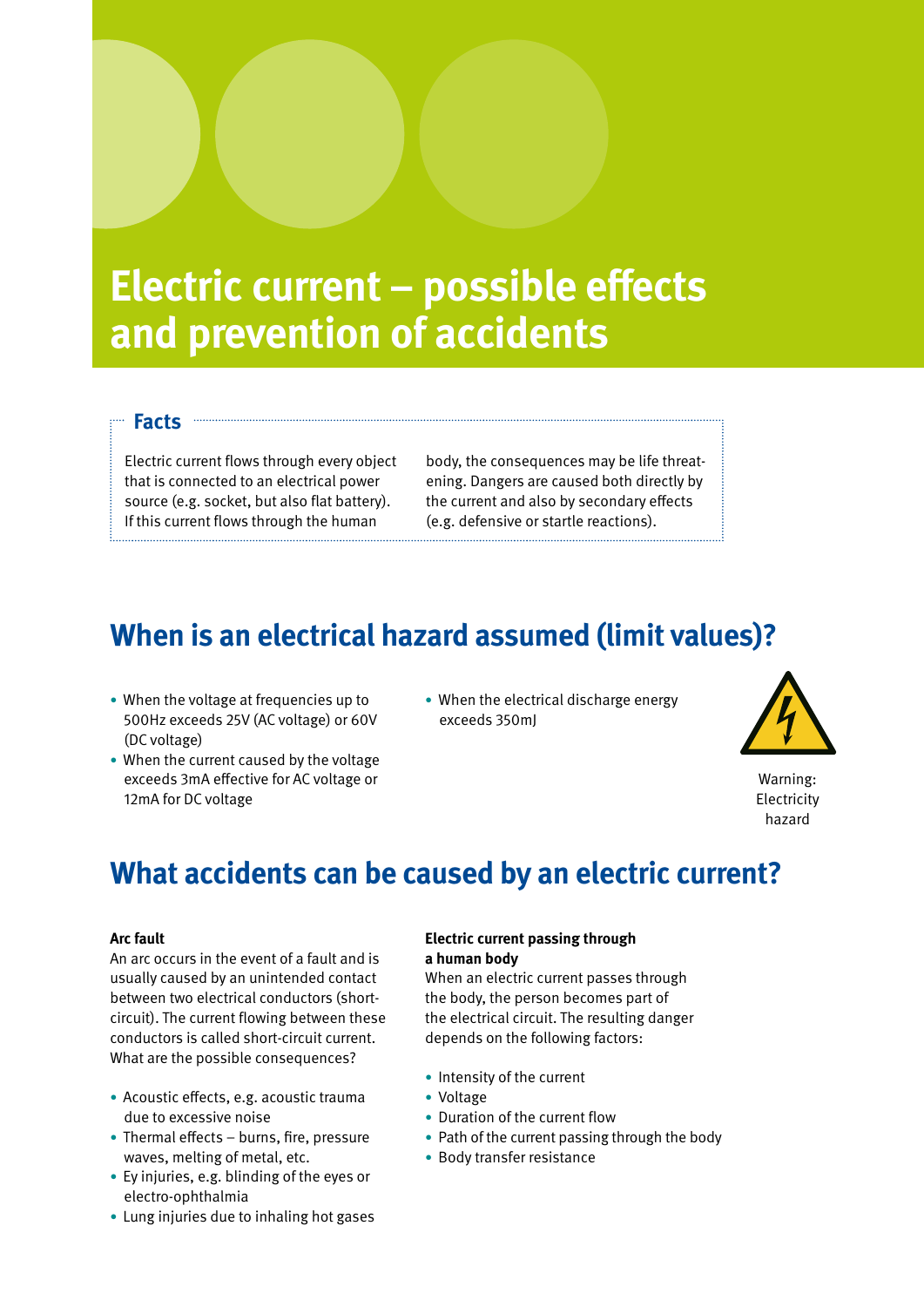

The consequences of the electric current passing through the body depend on the severity of the aforementioned parameters and range from a light electric shock to burns and even death.

#### **Secondary accidents**

In the case of electrical accidents, this cause of accidents is often underestimated. Secondary accidents can occur when the electric current flows through the human body only for a short time. Here, currentrelated injuries do not necessarily occur. Accidents often result due to defensive or startle reactions, such as:

- Falling (from a height) A person is carrying out work on a ladder and falls off as a result of the startle reaction due to the exposure to electricity.
- Injuries, e.g. cuts, stabs, bruises, etc., caused by quickly withdrawing the hand from the danger area
- Abrasions on sharp metal edges or similar
- Injuries caused by falling objects; Objects falling (over) near the work area due to a stumbling person.



#### **The path of the current through the body**

- Current path hand to hand approx. 1.000  $\Omega$
- Current path hand to foot approx. 1.000 Ω
- Current path hand to feet approx. 750  $\Omega$

These are standard values for resistance (R) taking simplified assumptions into consideration. At a voltage of 230 V and a resistance of 1.000  $\Omega$ , the electric current is I=U/R= 230 V /1000 Ω = 230 mA.



The value of current flowing through the body depends on voltage (U) and resistance (R)

**Current:** measurement in ampere (A) **Voltage:** measurement in volt (V) **Resistance:** measurement in ohm  $(Ω)$ 

# **What has to be done in case of electrical accidents?**

**Interruption of the circuit:** Switch off the device, pull out the power plug or unscrew it using the fuse or flip the toggle switch of the fuse.

#### **Separate the person from the source of electricity:** If that is not possible, separate

the injured person from the power source by using a non-conductive object (e.g., a wooden broomstick). Injured persons must not be touched directly under any circumstances, otherwise the rescuers' lives are in danger. **Take first aid measures:** If possible, first aid measures should be taken by trained first responders. If no first responder is available, the persons present are obliged to provide first aid immediately.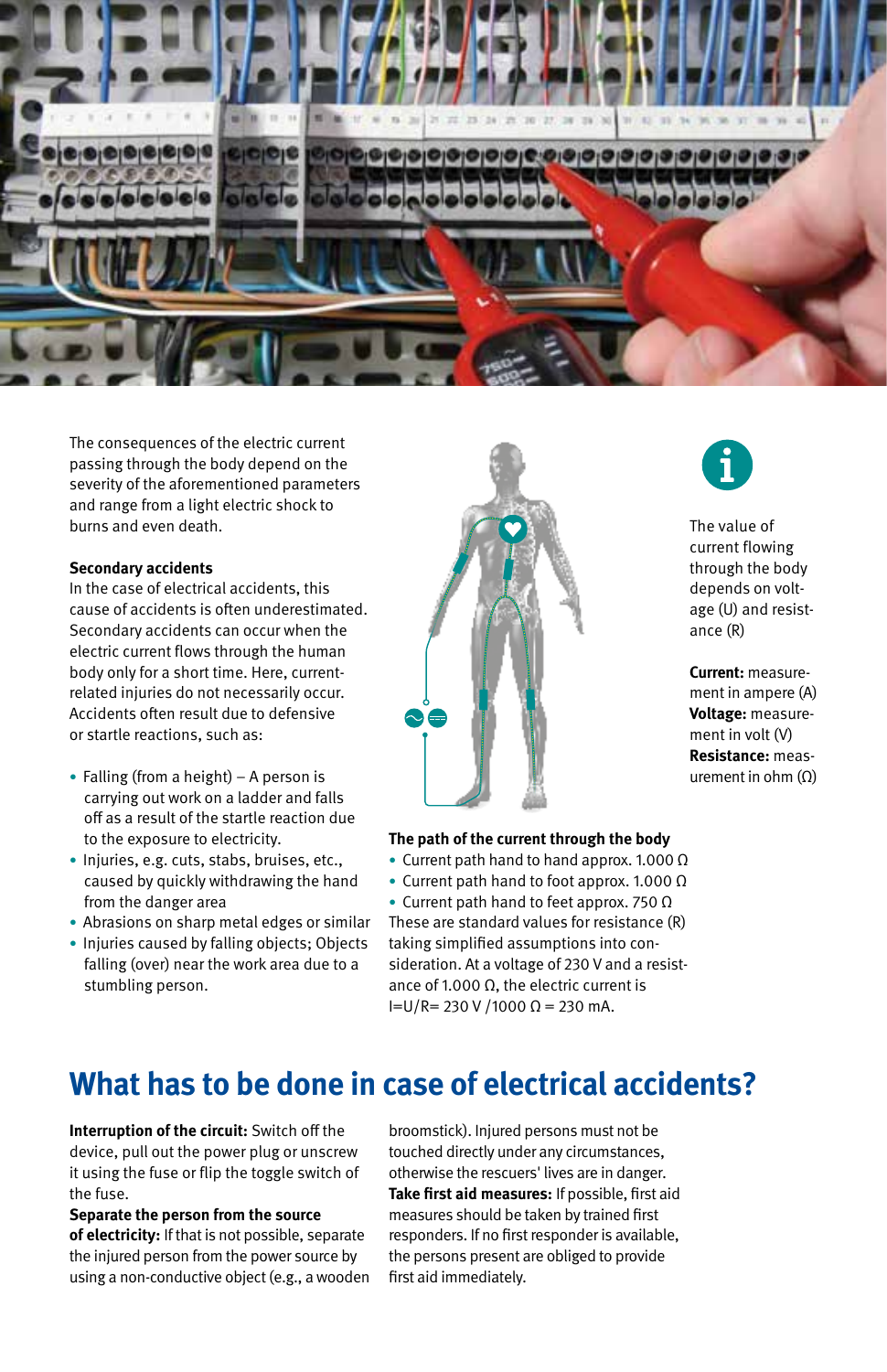#### **Render first aid**

Qualified first-aiders should always be present at the workplace. First-aid measures should be given by them. If no first-aider is available, those who are present must give first aid immediately (e.g. heart and lung massages).

## **Immediately see the accident insurance consultant (D-physician)**

In order to check for any injuries, an examination must be carried out by the accident insurance consultant.



In case of an accident: Disconnect power source, e.g. switch off device! If this is not possible: Separate the injured person from the source of electricity with a non-conductive object!





# **How can you protect yourself?**

### **Follow the instructions of the electrician and check the perfect condition of the equipment** Before use, electrical equipment or devices should be inspected for perfect condition:

- Are there any visual damages?
- Are cables and plug devices damaged?
- Does the strain relief work effectively, is there a bend protection at the cable entry?
- Are light switches or power sockets damaged?
- Have the inspection intervals been complied with?

### **Do not manipulate safety devices**

Only use the appropriate switches and do not manipulate any safety devices. Protective covers and access points on electrical equipment or switch cabinets must not be opened without authorization.

### **Do not carry out repairs yourself**

Do not carry out any repairs or "handicrafts" on electrical equipment. Repairs may only be carried out by qualified personnel with the appropriate order.

#### **Report damages immediately**

Damages to electrical equipment or special incidents must be reported to the supervisor or qualified personnel inmediately. Defective equipment must not be used and must be deactivated to prevent further use by other staff members.

#### **Observe environmental conditions**

When using portable devices (e.g. electrically operated hand tools), the ambient

conditions at the operation site must be taken into account. It must be ensured at all times that the function of the devices is not impaired by the influence of moisture or chemical substances and that the devices can be used safely in potentially explosive atmospheres. The operating instructions provide information on the intended operating conditions.



Regular visual inspections help to indicate risks and danger



In case of an incident or accident, immediately switch off the power supply, pull out the plug or unscrew the fuse or flip the toggle switch of the fuse.